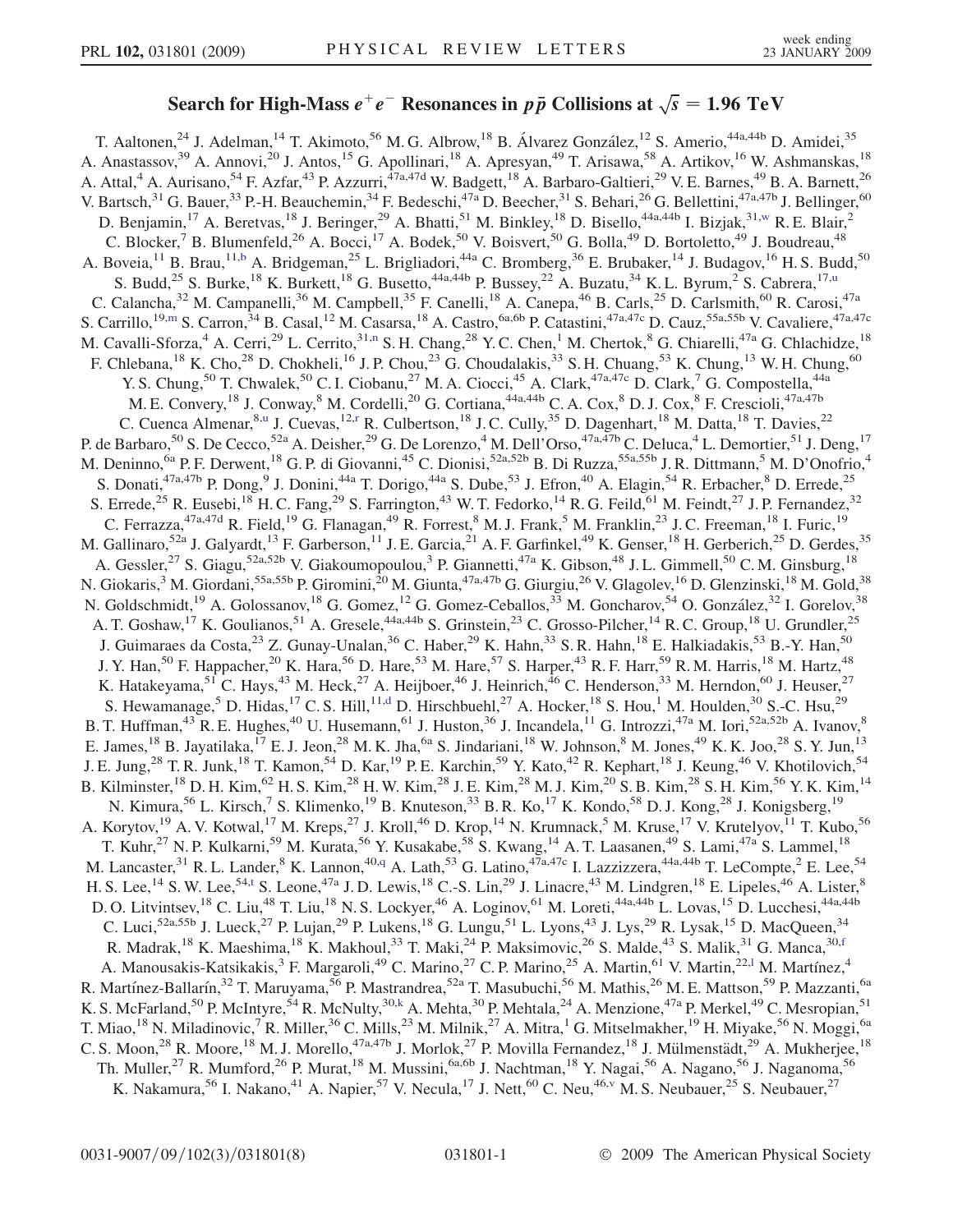J. Nielsen,<sup>29,[h](#page-6-0)</sup> L. Nodulman,<sup>2</sup> M. Norman,<sup>10</sup> O. Norniella,<sup>25</sup> E. Nurse,<sup>31</sup> L. Oakes,<sup>43</sup> S. H. Oh,<sup>17</sup> Y. D. Oh,<sup>28</sup> I. Oksuzian,<sup>19</sup> T. Okusawa,<sup>42</sup> R. Orava,<sup>24</sup> S. Pagan Griso,<sup>44a,44b</sup> E. Palencia,<sup>18</sup> V. Papadimitriou,<sup>18</sup> A. Papaikonomou,<sup>27</sup> A. A. Paramonov,<sup>14</sup> B. Parks,<sup>40</sup> S. Pashapour,<sup>34</sup> J. Patrick,<sup>18</sup> G. Pauletta,<sup>55a,55b</sup> M. Paulini,<sup>13</sup> C. Paus,<sup>33</sup> T. Peiffer,<sup>27</sup> D. E. Pellett,<sup>8</sup> A. Penzo,<sup>55a</sup> T. J. Phillips,<sup>17</sup> G. Piacentino,<sup>47a</sup> E. Pianori,<sup>46</sup> L. Pinera,<sup>19</sup> K. Pitts,<sup>25</sup> C. Plager,<sup>9</sup> L. Pondrom,<sup>60</sup> O. Poukhov, <sup>16,[a](#page-6-0)</sup> N. Pounder, <sup>43</sup> F. Prakoshyn, <sup>16</sup> A. Pronko, <sup>18</sup> J. Proudfoot, <sup>2</sup> F. Ptohos, <sup>18[,j](#page-6-0)</sup> E. Pueschel, <sup>13</sup> G. Punzi, <sup>47a, 47b</sup> J. Pursley,<sup>60</sup> J. Ra[d](#page-6-0)emacker,<sup>43,d</sup> A. Rahaman,<sup>48</sup> V. Ramakrishnan,<sup>60</sup> N. Ranjan,<sup>49</sup> I. Redondo,<sup>32</sup> V. Rekovic,<sup>38</sup> P. Renton,<sup>43</sup> M. Renz,<sup>27</sup> M. Rescigno,<sup>52a</sup> S. Richter,<sup>27</sup> F. Rimondi,<sup>6a,6b</sup> L. Ristori,<sup>47a</sup> A. Robson,<sup>22</sup> T. Rodrigo,<sup>12</sup> T. Rodriguez,<sup>46</sup> E. Rogers,<sup>25</sup> S. Rolli,<sup>57</sup> R. Roser,<sup>18</sup> M. Rossi,<sup>55a</sup> R. Rossin,<sup>11</sup> P. Roy,<sup>34</sup> A. Ruiz,<sup>12</sup> J. Russ,<sup>13</sup> V. Rusu,<sup>18</sup> A. Safonov,<sup>54</sup> W. K. Sakumoto,<sup>50</sup> O. Saltó,<sup>4</sup> L. Santi,<sup>55a,55b</sup> S. Sarkar,<sup>52a,52b</sup> L. Sartori,<sup>47a</sup> K. Sato,<sup>18</sup> A. Savoy-Navarro,<sup>45</sup> P. Schlabach,<sup>18</sup> A. Schmidt,<sup>27</sup> E. E. Schmidt,<sup>18</sup> M. A. Schmidt,<sup>14</sup> M. P. Schmidt,<sup>61,[a](#page-6-0)</sup> M. Schmitt,<sup>39</sup> T. Schwarz,<sup>8</sup> L. Scodellaro,<sup>12</sup> A. Scribano,<sup>47a,47c</sup> F. Scuri,<sup>47a</sup> A. Sedov,<sup>49</sup> S. Seidel,<sup>38</sup> Y. Seiya,<sup>42</sup> A. Semenov,<sup>16</sup> L. Sexton-Kennedy,<sup>18</sup> F. Sforza,<sup>47a</sup> A. Sfyrla,<su[p](#page-6-0)>25</sup> S. Z. Shalhout,<sup>59</sup> T. Shears,<sup>30</sup> P. F. Shepard,<sup>48</sup> M. Shimojima,<sup>56,p</sup> S. Shiraishi,<sup>14</sup> M. Shochet,<sup>14</sup> Y. Shon,<sup>60</sup> I. Shreyber,  $37$  A. Sidoti,  $47a$  P. Sinervo,  $34$  A. Sisakyan,  $16$  A. J. Slaughter,  $18$  J. Slaunwhite,  $40$  K. Sliwa,  $57$  J. R. Smith,  $8$ F. D. Snider,<sup>18</sup> R. Snihur,<sup>34</sup> A. Soha,<sup>8</sup> S. Somalwar,<sup>53</sup> V. Sorin,<sup>36</sup> J. Spalding,<sup>18</sup> T. Spreitzer,<sup>34</sup> P. Squillacioti,<sup>47a,47c</sup> M. Stanitzki,<sup>61</sup> R. St. Denis,<sup>22</sup> B. Stelzer,<sup>9[,s](#page-6-0)</sup> O. Stelzer-Chilton,<sup>17</sup> D. Stentz,<sup>39</sup> J. Strologas,<sup>38</sup> G. L. Strycker,<sup>35</sup> D. Stuart,<sup>11</sup> J. S. Suh,<sup>28</sup> A. Sukhanov,<sup>19</sup> I. Suslov,<sup>16</sup> T. Suzuki,<sup>56</sup> A. Taffard,<sup>25[,g](#page-6-0)</sup> R. Takashima,<sup>41</sup> Y. Takeuchi,<sup>56</sup> R. Tanaka,<sup>41</sup> M. Tecch[i](#page-6-0)o,<sup>35</sup> P. K. Teng,<sup>1</sup> K. Terashi,<sup>51</sup> J. Thom,<sup>18,i</sup> A. S. Thompson,<sup>22</sup> G. A. Thompson,<sup>25</sup> E. Thomson,<sup>46</sup> P. Tipton,<sup>61</sup> P. Ttito-Guzmán,<sup>32</sup> S. Tkaczyk,<sup>18</sup> D. Toback,<sup>54</sup> S. Tokar,<sup>15</sup> K. Tollefson,<sup>36</sup> T. Tomura,<sup>56</sup> D. Tonelli,<sup>18</sup> S. Torre,<sup>20</sup> D. Torretta,<sup>18</sup> P. Totaro,<sup>55a,55b</sup> S. Tourneur,<sup>45</sup> M. Trovato,<sup>47a</sup> S.-Y. Tsai,<sup>1</sup> Y. Tu,<sup>46</sup> N. Turini,<sup>47a,47c</sup> F. Ukegawa,<sup>56</sup> S. Vallecorsa,<sup>21</sup> N. van Remortel,<sup>24[,c](#page-6-0)</sup> A. Varganov,<sup>35</sup> E. Vataga,<sup>47a,47d</sup> F. Vázquez,<sup>19,[m](#page-6-0)</sup> G. Velev,<sup>18</sup> C. Vellidis,<sup>3</sup> V. Veszpremi,<sup>49</sup> M. Vidal,<sup>32</sup> R. Vidal,<sup>18</sup> I. Vila,<sup>12</sup> R. Vilar,<sup>12</sup> T. Vine,<sup>31</sup> M. Vogel,<sup>38</sup> I. Volobouev,<sup>29,[t](#page-6-0)</sup> G. Volpi,<sup>47a,47b</sup> P. Wagner,<sup>46</sup> R. G. Wagner,<sup>2</sup> R. L. Wagner,<sup>18</sup> W. Wagner,<sup>27</sup> J. Wagner-Kuhr,<sup>27</sup> T. Wakisaka,<sup>42</sup> R. Wallny,<sup>9</sup> C. Wang,<sup>17</sup> S. M. Wang,<sup>1</sup> A. Warburton,<sup>34</sup> D. Waters,<sup>31</sup> M. Weinberger,<sup>54</sup> J. Weinelt,<sup>27</sup> W. C. Wester III,<sup>18</sup> B. Whitehouse,<sup>57</sup> D. Whiteson,<sup>46,[g](#page-6-0)</sup> A. B. Wicklund,<sup>2</sup> E. Wicklund,<sup>18</sup> S. Wilbur,<sup>14</sup> G. Williams,<sup>34</sup> H. H. Williams,<sup>46</sup> P. Wilson,<sup>18</sup> B. L. Winer,<sup>40</sup> P. Wittich,<sup>18[,i](#page-6-0)</sup> S. Wolbers,<sup>18</sup> C. Wolfe,<sup>14</sup> T. Wright,<sup>35</sup> X. Wu,<sup>21</sup> F. Würthwein,<sup>10</sup> S. M. Wynne,<sup>30</sup> S. Xie,<sup>33</sup> A. Yagil,<sup>10</sup> K. Yamam[o](#page-6-0)to,<sup>42</sup> J. Yamaoka,<sup>53</sup> U.K. Yang,<sup>14,0</sup> Y.C. Yang,<sup>28</sup> W.M. Yao,<sup>29</sup> G.P. Yeh,<sup>18</sup> J. Yoh,<sup>18</sup> K. Yorita,<sup>14</sup> T. Yoshida,<sup>42</sup>

G. B. Yu,<sup>50</sup> I. Yu,<sup>28</sup> S. S. Yu,<sup>18</sup> J. C. Yun,<sup>18</sup> L. Zanello,<sup>52a,52b</sup> A. Zanetti,<sup>55a</sup> X. Zhang,<sup>25</sup> Y. Zheng,<sup>9[,e](#page-6-0)</sup> and S. Zucchelli<sup>6a,6b</sup>

## (CDF Collaboration)

<sup>1</sup>Institute of Physics, Academia Sinica, Taipei, Taiwan 11529, Republic of China<br><sup>2</sup>Argonna National Laboratory, Argonna Illinois 60430, USA

<sup>2</sup>Argonne National Laboratory, Argonne, Illinois 60439, USA<br><sup>3</sup>University of Athens, 157 71 Athens, Greece

<sup>5</sup> University of Athens, 157 71 Athens, Greece  $\frac{3}{4}$  University of Athens, 157 71 Athens, Greece

Institut de Fisica d'Altes Energies, Universitat Autonoma de Barcelona, E-08193, Bellaterra (Barcelona), Spain <sup>5</sup>

<sup>5</sup>Baylor University, Waco, Texas 76798, USA<br><sup>6a</sup>Istituto Nazionale di Fisica Nucleare Bologna, I-40127 Bologna, Italy;<br><sup>6b</sup>University of Bologna, I-40127 Bologna, Italy

 ${}^{7}$ Brandeis University, Waltham, Massachusetts 02254, USA

 ${}^{8}$ University of California, Davis, Davis, California 95616, USA

 $^{9}$ University of California, Los Angeles, Los Angeles, California 90024, USA

 $\begin{array}{r} \text{^{10}University of California, San Diego, La Jolla, California 92093, USA} \\ \text{^{11}University of California, Santa Barbara, Santa Barbara, California 93106, USA} \\ \text{^{12}Instituto de Fisica de Cantabria, CStC-University of Cantabria, 39005 Samadera, 13213, USA} \\ \text{^{13}Carnegie Melon University, Pittshurgh, Pennsylvania 15213, USA} \\ \text{^{14}Enrico Fermi Institute, University of Chicago, Chicago, Illinois 60637, USA} \\ \text{^{15}Join Institute for Nuclear Research, RU-141980 Dubna, Russia} \\ \text{^{16}Join Institute for Nuclear Research, RU-1419$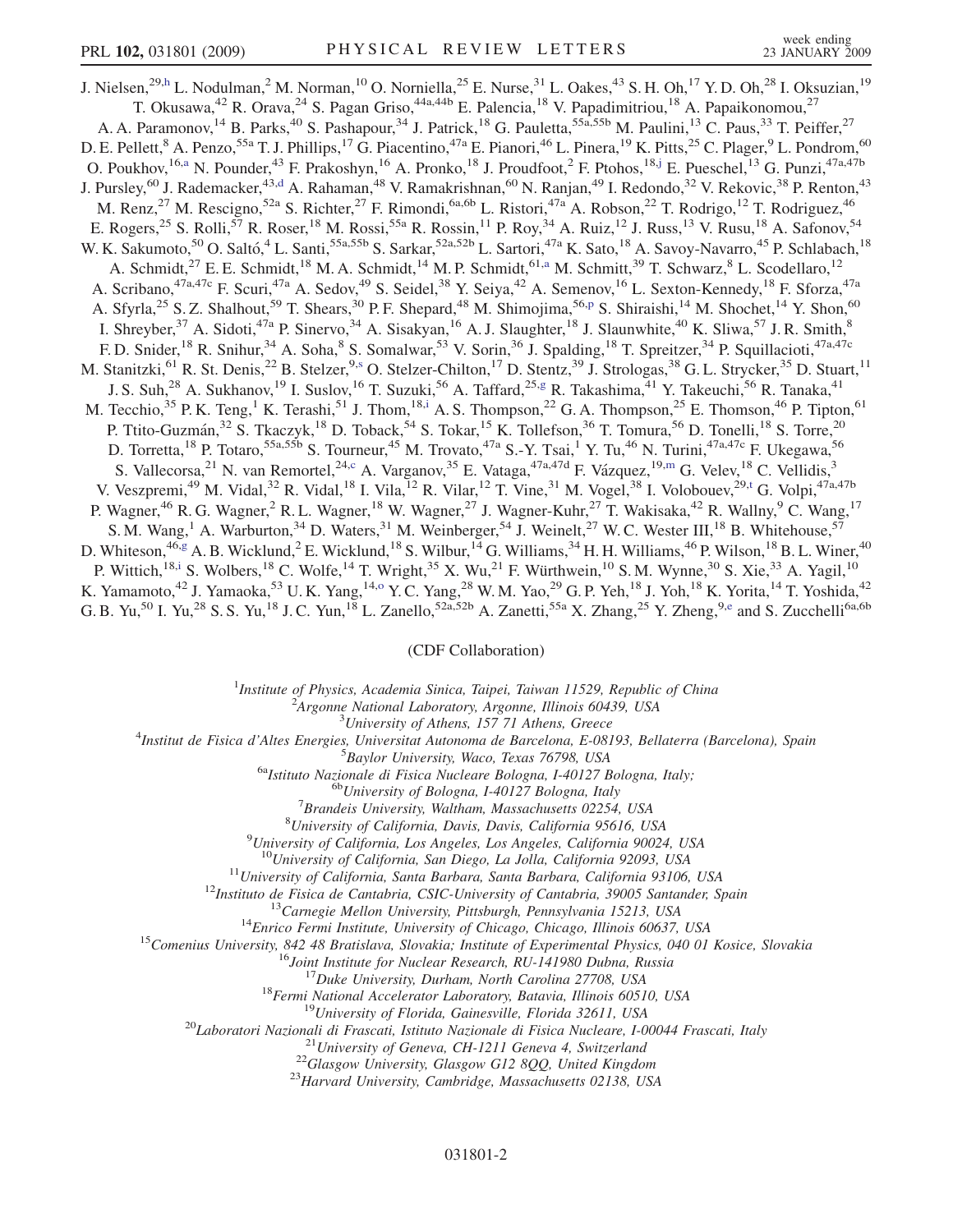$^{24}$ Division of High Energy Physics, Department of Physics, University of Helsinki and Helsinki Institute of Physics, FIN-00014, Helsinki, Finland<br><sup>25</sup>University of Illinois, Urbana, Illinois 61801, USA<br><sup>26</sup>The Johns Hopkins University, Baltimore, Maryland 21218, USA<br><sup>27</sup>Institut für Experimentelle Kernphysik, Universität Karlsruhe, 76128 Seoul National University, Seoul 151-742, Korea; Sungkyunkwan University, Suwon 440-746, Korea; Korea Institute of Science and Technology Information, Daejeon, 305-806, Korea; <sup>29</sup>Ernest Orlando Lawrence Berkeley National Laboratory, Berkeley, California 94720, USA<br><sup>30</sup>University of Liverpool, Liverpool L69 7ZE, United Kingdom<br><sup>31</sup>University College London, London WCIE 6BT, United Kingdom<br><sup>32</sup>C  $34$ Institute of Particle Physics: McGill University, Montréal, Canada H3A 2T8; and University of Toronto, Toronto, Canada M5S 1A7<br><sup>35</sup>University of Michigan, Ann Arbor, Michigan 48109, USA<br><sup>36</sup>Michigan State University, East Lansing, Michigan 48824, USA<br><sup>37</sup>Institution for Theoretical and Experimenta <sup>43</sup>University of Oxford, Oxford OX1 3RH, United Kingdom<br><sup>44a</sup>Istituto Nazionale di Fisica Nucleare, Sezione di Padova-Trento, I-35131 Padova, Italy;<br><sup>44b</sup>University of Padova, I-35131 Padova, Italy<br><sup>45</sup>LPNHE, Universite <sup>47b</sup>University of Pisa, I-56127 Pisa, Italy;<br><sup>47c</sup>University of Siena I-56127 Pisa, Italy;<br><sup>47d</sup>Scuola Normale Superiore, I-56127 Pisa, Italy<br><sup>48</sup>University of Pittsburgh, Pittsburgh, Pennsylvania 15260, USA<br><sup>49</sup>Purdue U <sup>50</sup>University of Rochester, Rochester, New York 14627, USA<br><sup>51</sup>The Rockefeller University, New York, New York 10021, USA<br><sup>52a</sup>Istituto Nazionale di Fisica Nucleare, Sezione di Roma 1, I-00185 Roma, Italy;<br><sup>52b</sup>Sapienza U <sup>55b</sup>University of Trieste/Udine, Italy<br><sup>56</sup>University of Tsukuba, Tsukuba, Ibaraki 305, Japan<br><sup>57</sup>Tufts University, Medford, Massachusetts 02155, USA<br><sup>58</sup>Wayne State University, Detroit, Michigan 48201, USA<br><sup>60</sup>Universit  $62$ Center for High Energy Physics: Kyungpook National University, Daegu 702-701, Korea; Seoul National University, Seoul 151-742, Korea; Sungkyunkwan University, Suwon 440-746, Korea; Korea Institute of Science and Technology Information, Daejeon, 305-806, Korea; Chonnam National University, Gwangju, 500-757, Korea (Received 11 October 2008; published 23 January 2009; publisher error corrected 29 January 2009) A search for high-mass resonances in the  $e^+e^-$  final state is presented based on 2.5 fb<sup>-1</sup> of  $\sqrt{s}$  = 06 TeV up a collision data from the CDE II detector at the Fermileb Teverson. The largest excess over the 1.96 TeV  $p\bar{p}$  collision data from the CDF II detector at the Fermilab Tevatron. The largest excess over the standard model prediction is at an  $e^+e^-$  invariant mass of 240 GeV/ $c^2$ . The probability of observing such an excess arising from fluctuations in the standard model anywhere in the mass range of 150–1000 GeV/ $c^2$  is 0.6% (equivalent to 2.5 $\sigma$ ). We exclude the standard model coupling Z' and the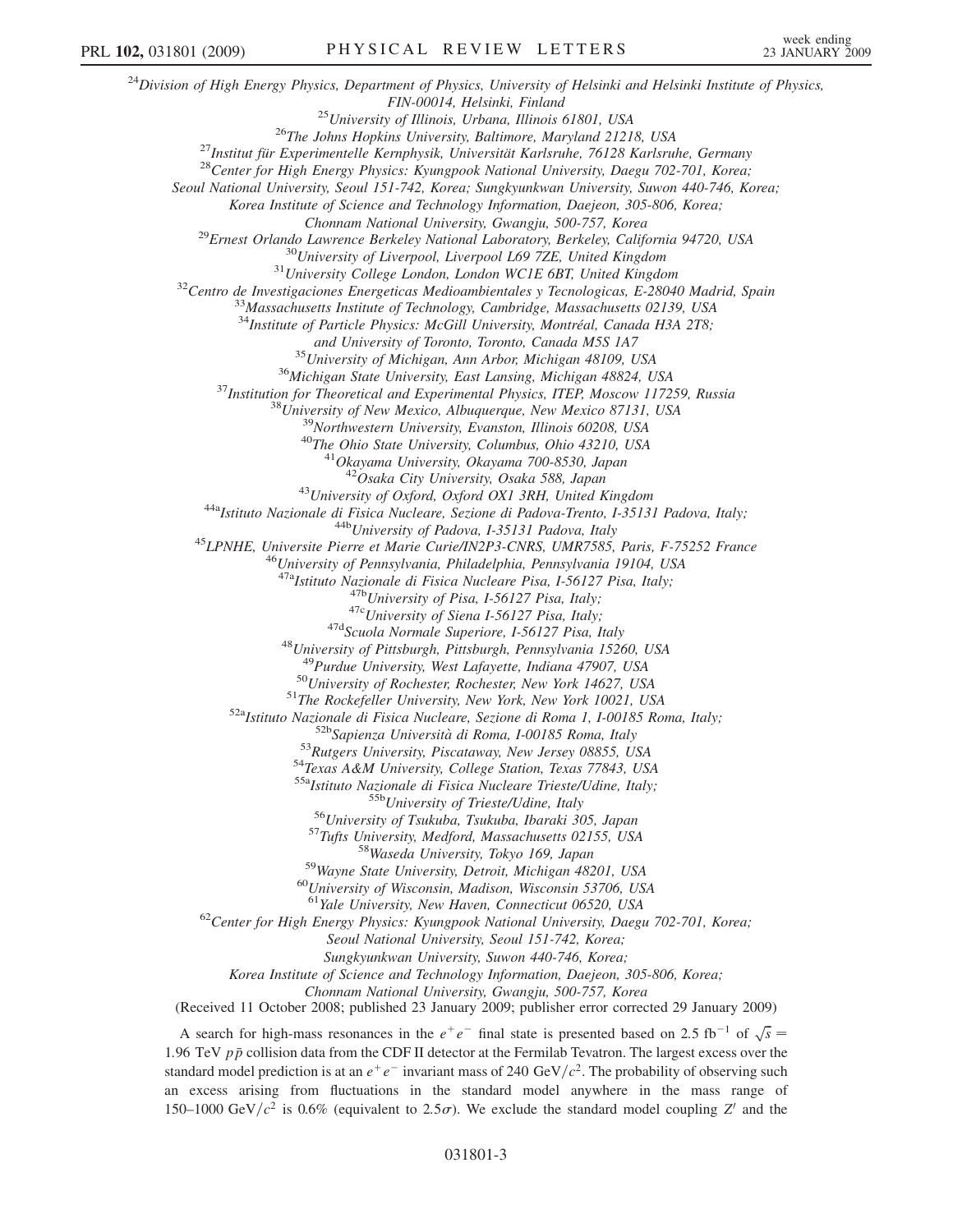Randall-Sundrum graviton for  $k/\bar{M}_{\text{Pl}} = 0.1$  with masses below 963 and 848 GeV/ $c^2$  at the 95% credibility level, respectively.

DOI: [10.1103/PhysRevLett.102.031801](http://dx.doi.org/10.1103/PhysRevLett.102.031801) PACS numbers: 13.85.Rm, 12.60.Cn, 13.85.Qk, 14.70.Pw

The charged lepton-antilepton pair signature, in particular  $e^+e^-$  and  $\mu^+\mu^-$ , has been a leading discovery channel for new particles such as the  $J/\psi$  and Y mesons and the Z boson since they have cleaner experimental signatures and lower backgrounds than hadronic signatures.

Many models beyond the standard model (SM) predict the existence of new particles decaying to leptonantilepton pairs. The  $E_6 Z$ 's [1] and the Randall-Sundrum (RS) graviton [2] are examples of specific new particles decaying to a lepton-antilepton final state. The  $Z'_\psi, Z'_\chi, Z'_\eta,$  $Z'_l$ ,  $Z'_{\text{sec}}$ , and  $Z'_N$  are chosen for testing the  $E_6$  model. Assuming one extra dimension, we test the RS model in the  $k/\bar{M}_{\text{Pl}}$  range between 0.01 and 0.1 [3], where k is the curvature of the extra dimension and  $\overline{M}_{\text{Pl}}$  is the reduced effective Planck scale.

In recent publications, the CDF [4] and D0 [5] Collaborations set limits on these models with 1.3 and 1.0 fb<sup>-1</sup> of integrated luminosity and limits on  $Z'$  with SM coupling and RS graviton for  $k/\bar{M}_{\text{Pl}} = 0.1$  are 923 and 900 GeV/ $c^2$ , respectively. Using a data set twice as large  $(2.5 \text{ fb}^{-1})$ , this Letter describes a search for  $e^+e^-$  resonances in the invariant-mass range of 150–1000 GeV/ $c^2$ , and we set upper limits on  $\sigma(p\bar{p} \rightarrow X) \mathcal{B}(X \rightarrow e^+e^-)$  at the 95% credibility level (C.L.) where  $X$  is a spin 1 or spin 2 particle. We also set lower mass bounds on the  $Z<sup>1</sup>$  with SM coupling, the  $Z$ 's in the  $E_6$  model, and the RS graviton.

This analysis is based on data collected with the CDF II detector [6]. The relevant components of the detector for this analysis are the tracking system and the calorimeters. The tracking system consists of a 96 layer drift chamber called the central outer tracker (COT), surrounding an eight-layer silicon tracker. Both are inside a 1.4 T solenoidal magnet. The COT covers the range of pseudorapidity  $|\eta|$  < 1.1 [7], and the silicon tracker covers  $|\eta|$  up to 2.0. The electromagnetic (EM) and hadronic calorimeters, which are sandwiches of lead (EM) or iron (hadronic) absorber and plastic scintillator. They are outside the magnet, and are divided into a central calorimeter ( $|\eta|$  < 1.1) and two plug calorimeters  $(1.1 < |\eta| < 3.6)$ . Both the central and the plug EM calorimeters have fine-grained shower profile detectors at EM shower maximum.

We use the same on-line event selection criteria (triggers) used in our previous report [4]. Off-line events are required to have two isolated electrons [8], one in the central EM calorimeter and the other one in either the central (CC) or the plug (CP) EM calorimeters. Only electrons with  $E_T$  [7] greater than 25 GeV and  $|\eta| < 2$ are used in order to ensure 100% trigger efficiency and coverage by the the silicon tracker. Electrons in the central EM calorimeter are required to have a well-measured track in the COT system pointing at an energy deposit in the calorimeter. For electrons in the plug EM calorimeter, the track association uses a calorimeter-seeded silicontracking algorithm [9]. An opposite-charge requirement is applied to electron-objects pairs detected in the central EM calorimeter. No such requirement is applied when one electron is detected in the plug, where  $\eta$ -dependent charge misidentification occurs. Events with both electrons in the plug EM calorimeter are not considered in this Letter since adding them gains little sensitivity.

The PYTHIA [10] Tune A [11] Monte Carlo event generator is used to model the expected signals and backgrounds unless otherwise stated. For spin  $1 \, Z'$ , SM-like couplings are assumed, and for spin 2 resonances, the RS graviton model with  $k/\bar{M}_{\text{Pl}} = 0.1$  is used. The total selection efficiencies of spin 1 particles vary from 27% to 38% and those of spin 2 particles vary from 28% to 32% as functions of the particle mass in the search range.

There are three sources of background. One is Drell-Yan production of  $e^+e^-$  pairs (DY), which is the dominant source of background and is irreducible. Another is dijets and  $W$  + jets production (referred to as "QCD" background) where one or more jets is misidentified as electron. Other contributions include  $Z/\gamma^* \to \tau^+\tau^-$ ,  $t\bar{t}$ , and diboson  $(W\gamma$  WW WZ ZZ  $\gamma\gamma)$  production that collectively are (W $\gamma$ , WW, WZ, ZZ,  $\gamma \gamma$ ) production that collectively are referred to as ''other SM'' backgrounds.

The simulated DY prediction is normalized to the data after subtracting other SM and QCD backgrounds in an invariant-mass window from 76 to 106 GeV/ $c^2$  for CC events and from 81 to 101  $\frac{GeV}{c^2}$  for CP events to estimate the DY background. Different mass windows are used because the QCD background rate in CP events is higher than in CC events. We assign a 3.6% systematic uncertainty in the DY prediction to take into account the invariant-mass dependence of the k-factor [12] that is the difference between the leading and the next-to-next-toleading order DY cross sections. The uncertainty in the DY prediction due to the choice of the parton distribution function set CTEQ6M [13] using the Hessian method [14] is 3.7%–6.4%–13% (200–600–1000 GeV/ $c^2$ ) depending on the invariant mass.

The QCD background estimation is determined from the experimental data. The estimate is obtained using the probability for a jet to be misidentified as an electron [15]. We measure this probability with a jet-triggered data sample. We then apply the misidentification probability to each jet in events with one good electron candidate and one or more jets. To estimate the dijet background contribution, events with W or Z candidates are removed from the sample before applying the jet misidentification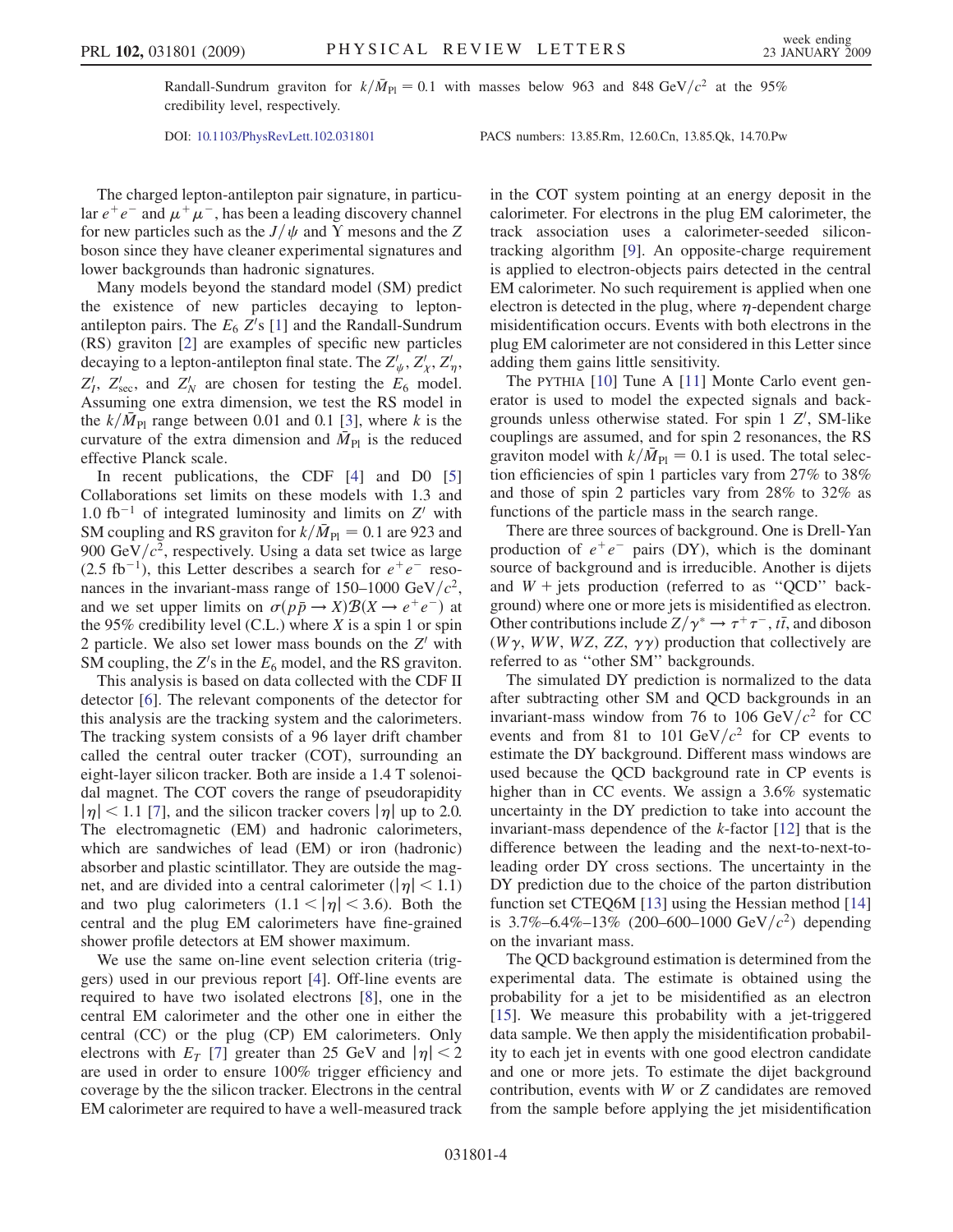probability (MP). Events with W candidates are identified with one good electron and a large missing transverse energy  $\rlap{\,/}E_T$  [16] and events with Z candidates are identified with two "loose electrons". To estimate the  $W +$  jets background, events with Z candidates are removed and events with W candidates are retained. The dominant systematic uncertainty in the predicted QCD background is due to the 20% uncertainty in the jet MP, which is obtained from the variation in the MP measured in the different jet data samples.

Other SM contributions to the background are estimated with simulation samples [17]. These simulated samples are normalized to the product of the theoretical cross sections and the integrated luminosity. Figure 1 shows the observed  $e^+e^-$  invariant-mass spectrum from 2.5 fb<sup>-1</sup> of data together with the expected backgrounds.

The systematic uncertainty for other SM backgrounds is dominated by the 6% uncertainty in the integrated luminosity measurement [18] and 8% uncertainty in the theoretical cross sections [19]. Other systematic sources are the uncertainty on the scale factor of electron identification efficiency that comes from the difference between data and simulated events (1.3% for CC and 2.3% for CP events), the energy scale  $(1.0\%)$ , and the energy resolution  $(0.6\%$ for CC and 0.3% for CP events), which affects the shape of the  $e^+e^-$  invariant-mass distribution. The uncertainty on the acceptance due to parton-distribution-function uncertainties is evaluated using the same method that was used for the DY prediction, and found to be 1.9% for CC and 0.6% for CP events.



FIG. 1 (color online). Invariant-mass distribution of  $e^+e^$ events compared to the expected backgrounds. Dots with error bars are data. The dark shaded region represents ''other SM'' background, the light shaded region shows QCD background, and the white region corresponds to  $Z/\gamma^* \to e^+e^-$  background.<br>The inset shows the same for the 240 GeV/ $c^2$  region. The The inset shows the same for the 240  $GeV/c^2$  region. The hatched histogram shows the shape of the expected signal from a 240 GeV/ $c^2$  spin 1 particle (of negligible intrinsic width) on top of the total background. The hatched region is normalized to the number of excess events seen in the data.

The search for  $e^+e^-$  resonances in the high-mass range of 150–1000 GeV/ $c^2$  uses an unbinned likelihood ratio statistic,  $\lambda$ , defined in Eqs. (1)–([3](#page-4-0)) [20]:

$$
\lambda = \frac{\max_{n_b \ge 0} L_b}{\max_{n_b \ge 0, n_s \ge 0} L_{s+b}}, \quad 0 \le \lambda \le 1, \quad 0 \le -2\ln\lambda \le \infty,
$$
\n(1)

<span id="page-4-0"></span>
$$
\mathcal{L}_{s+b} = \frac{(n_s + n_b)^N e^{-(n_s + n_b)}}{N!} \prod_{i}^{N} \frac{n_s S(x_i | \mu) + n_b B(x_i)}{n_s + n_b},
$$
\n(2)

$$
\mathcal{L}_b = \frac{n_b^N e^{-n_b}}{N!} \prod_i^N B(x_i), \tag{3}
$$

where  $\mathcal{L}_b$  is the likelihood for a null hypothesis that is described by the SM only,  $\mathcal{L}_{s+b}$  is the likelihood for a test hypothesis that is described by physics beyond the SM together with the SM. The quantities  $n_s$  and  $n_b$  are the number of signal and background candidates which are determined by the fit and  $N$  is the number of candidates observed in data, each represented by a vector  $\{x_i\}$  of observables. The signal probability density function (PDF),  $S(x|\mu)$ , is a Gaussian with a floating mean  $\mu$  and a fixed width and  $R(x)$  is a background PDF obtained from a fixed width, and  $B(x)$  is a background PDF obtained from the total background template. The widths of the signal PDF are determined from simulation ( $\sigma_{M_{eq}}$  = 0.8565 GeV/ $c^2$  + 0.0192 $M_{ee}$  for  $M_{ee}$  > 150 GeV/ $c^2$ ) with the assumption that the decay widths of resonances are much less than the experimental resolution. The quantities  $\mathcal{L}_{s+b}$  and the  $\mathcal{L}_b$  are maximized separately without external background constraints. The function  $-2 \ln \lambda$  is calculated over the search range of 150–1000 GeV/ $c<sup>2</sup>$  and the most prominent local maxima are listed in Table I. The most significant deviation between data and the SM prediction occurs at an invariant mass of 241.3 GeV/ $c^2$  where  $-2 \ln \lambda$  is 14.4. The (data – background)/ $\sigma_B$  [21] corresponding to the region of maximum  $-2 \ln \lambda$  is calculated by counting the number of observed events and estimated backgrounds within  $\pm 2\sigma_{M_{ee}}$  of the maximum, and it is 3.8.

To estimate the probability of observing an excess equal to or greater than the maximum observed excess anywhere in the search range of 150–1000 GeV/ $c^2$ , we simulated 100 000 experiments assuming background only. The distribution of maximum  $-2 \ln \lambda$  on these simulated experiments is shown in Fig. [2.](#page-5-0) Assuming only SM physics, the probability of observing a number of events equal to or

TABLE I. The prominent local maxima in the search range of 150–1000 GeV/ $c^2$ .

| $M_X$ (GeV/ $c^2$ ) | 241.3 | 2.72.7 | 478.9 | 725.2 |
|---------------------|-------|--------|-------|-------|
| $-2 \ln \lambda$    | 14.4  | 37     | 2.6   |       |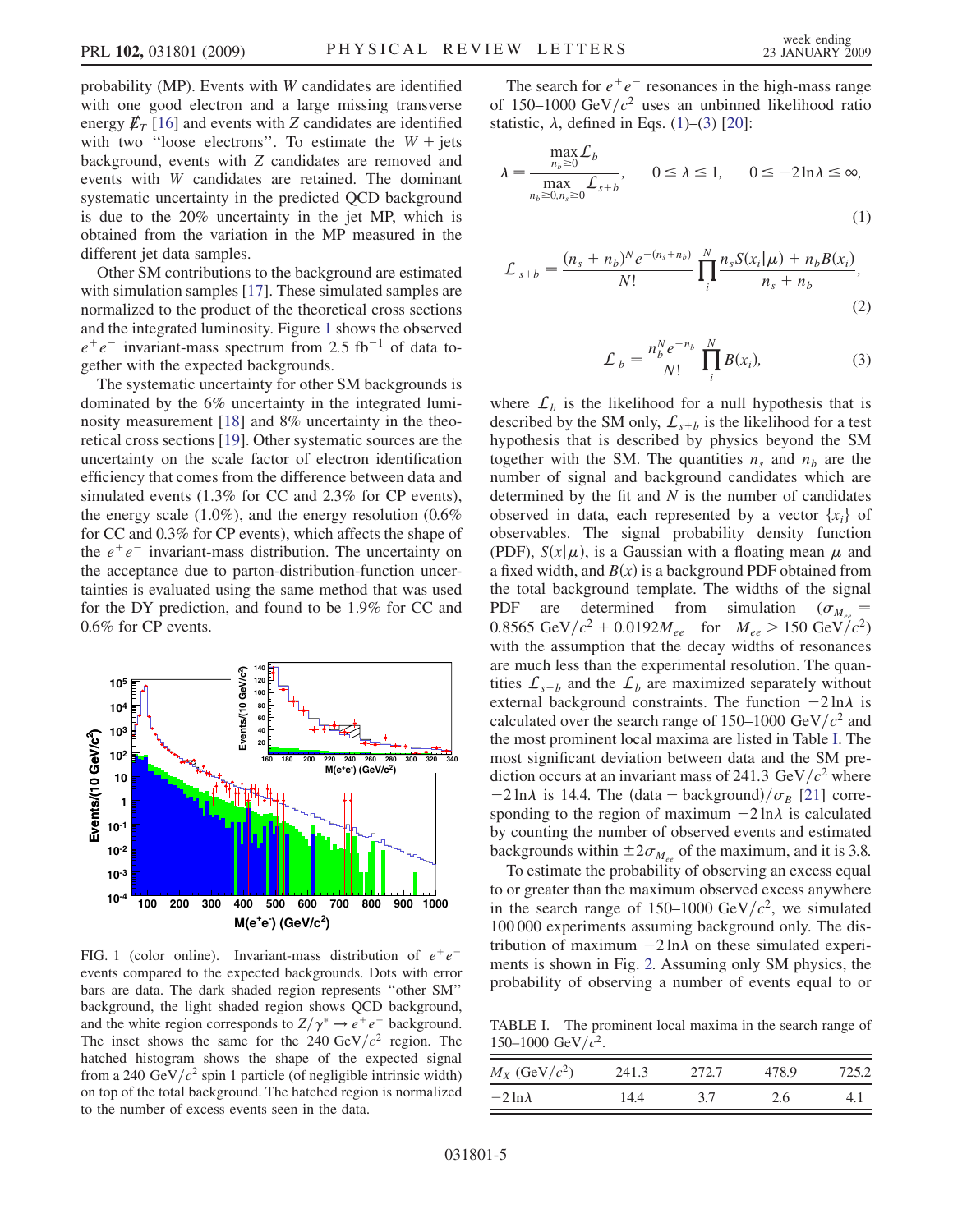<span id="page-5-0"></span>

FIG. 2. Distribution of maximum  $-2 \ln \lambda$  in simulated experiments that assume only background. The arrow indicates the value observed in data:  $-2 \ln \lambda = 14.4$ .

greater than the observed excess is defined as the fraction of simulated experiments with maximum  $-2 \ln \lambda$  equal to or greater than 14.4, and is 0.6% which corresponds to the  $2.5\sigma$  level of excess over the background.



FIG. 3 (color online). The upper limits on  $\sigma(p\bar{p} \rightarrow X) \mathcal{B}(X \rightarrow$  $e^+e^-$ ) as function of the mass of an X particle at the 95% C.L. where  $X$  is a spin 1 particle (a) or a spin 2 particle (b) together with model predictions.

TABLE II. Expected and observed 95% C.L. lower limits on  $Z$ 's masses.

| $Z'$ Model                                                                                                         |  |  | $Z'_{\text{SM}}$ $Z'_{\psi}$ $Z'_{\chi}$ $Z'_{\eta}$ $Z'_{I}$ $Z'_{\text{sec}}$ $Z'_{N}$ |  |
|--------------------------------------------------------------------------------------------------------------------|--|--|------------------------------------------------------------------------------------------|--|
| Expected Limit $(GeV/c^2)$ 961 846 857 873 755 788 831<br>Observed Limit (GeV/ $c^2$ ) 963 851 862 877 735 792 837 |  |  |                                                                                          |  |
|                                                                                                                    |  |  |                                                                                          |  |

Upper limits on  $\sigma(p\bar{p} \rightarrow X) \mathcal{B}(X \rightarrow e^+e^-)$  at the 95% C.L. are calculated as a function of mass using a Bayesian binned likelihood method with a full consideration of uncertainties on the total signal efficiency and the background estimation [22]. Figure 3(a) shows the observed upper limits from data and the expected limits from background-only simulated events for spin 1 particles as a function of the  $e^+e^-$  invariant mass, together with the expected cross sections for  $Z$ 's [23]. Figure 3(b) shows the same but for spin 2 particles, together with the expected cross sections for RS gravitons. The cross sections for  $Z$ 's and RS gravitons are calculated at leading order with PYTHIA and then multiplied by a factor of 1.3 in order to approximate a next-to-leading-order prediction as done in reports of earlier results. Table II shows the lower mass limits of the SM coupling and  $E_6 Z$ 's and Fig. 4 shows the excluded RS graviton mass region with respect to  $k/\bar{M}_{\text{Pl}}$ .

To conclude, we have searched for  $e^+e^-$  resonances with 2.5  $fb^{-1}$  of data collected by the CDF II detector. The largest excess over the standard model prediction is at an  $e^+e^-$  invariant mass of 240 GeV/ $c^2$ . The probability of observing such an excess arising from fluctuation in the standard model anywhere in the mass range of 150–1000 GeV/ $c^2$  is 0.6%. We also set upper limits on  $\sigma(p\bar{p} \rightarrow X) \mathcal{B}(X \rightarrow e^+e^-)$  at the 95% C.L. for spin 1 and spin 2 particles. The SM coupling  $Z'$  with mass below 963 GeV/ $c^2$  and the  $E_6$  Z's with masses below 735/877 (lightest/heaviest) GeV/ $c^2$  are excluded at the 95% C.L. RS gravitons with masses below 848 GeV/ $c^2$  are excluded at the 95% C.L. for  $k/\bar{M}_{\text{Pl}} = 0.1$ .



FIG. 4 (color online).  $k/\bar{M}_{\text{Pl}}$  as a function of RS graviton mass. The shading indicates the region excluded at the 95% credibility level.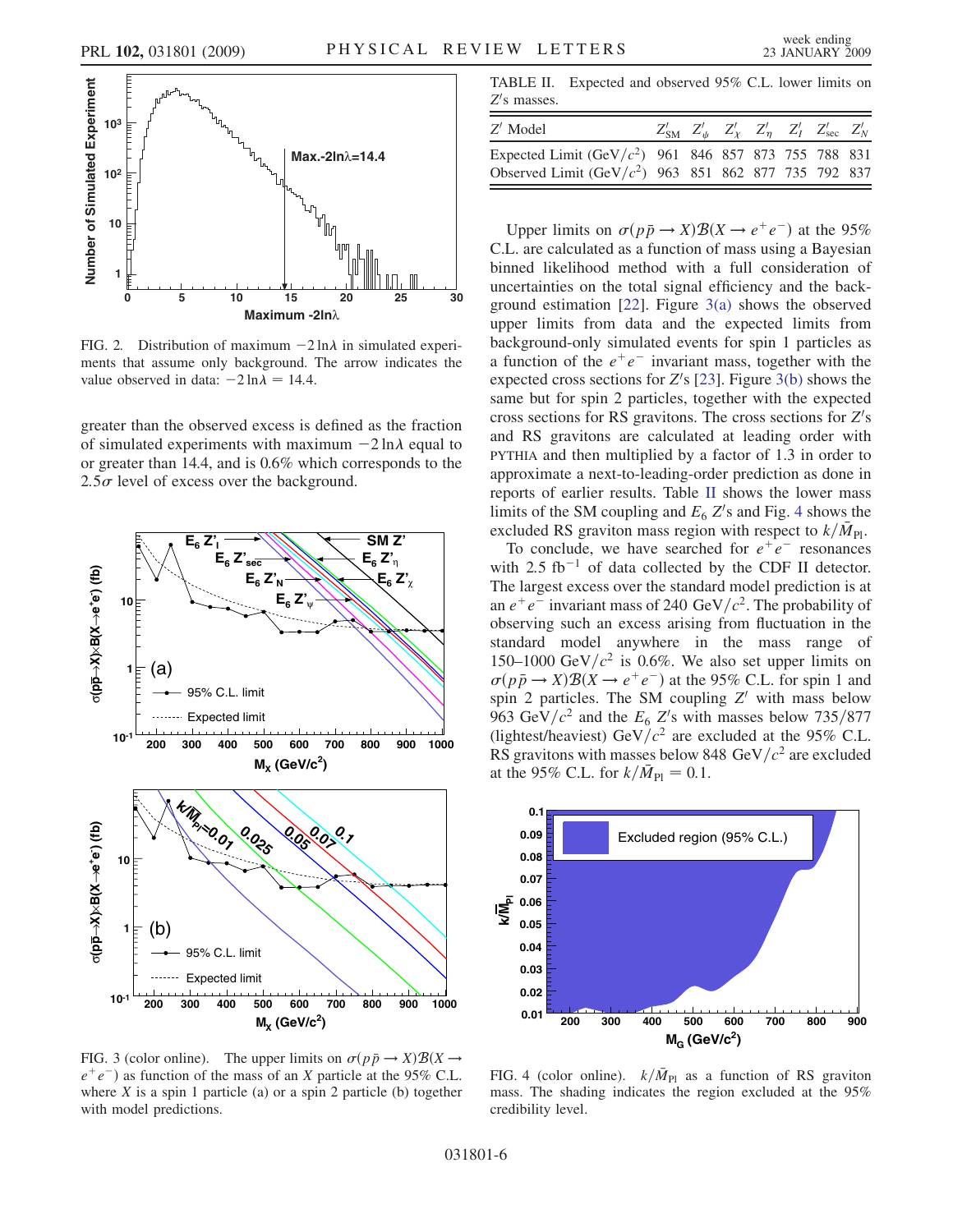<span id="page-6-0"></span>We thank the Fermilab staff and the technical staffs of the participating institutions for their vital contributions. This work was supported by the U.S. Department of Energy and National Science Foundation; the Italian Istituto Nazionale di Fisica Nucleare; the Ministry of Education, Culture, Sports, Science and Technology of Japan; the Natural Sciences and Engineering Research Council of Canada; the National Science Council of the Republic of China; the Swiss National Science Foundation; the A. P. Sloan Foundation; the Bundesministerium für Bildung und Forschung, Germany; the Korean Science and Engineering Foundation and the Korean Research Foundation; the Science and Technology Facilities Council and the Royal Society, UK; the Institut National de Physique Nucleaire et Physique des Particules/CNRS; the Russian Foundation for Basic Research; the Ministerio de Ciencia e Innovación, and Programa Consolider-Ingenio 2010, Spain; the Slovak R&D Agency; and the Academy of Finland.

a Deceased.

- bVisitor from University of Massachusetts, Amherst, Amherst, MA 01003, USA.
- c Visitor from Universiteit Antwerpen, B-2610 Antwerp, Belgium.
- d Visitor from University of Bristol, Bristol BS8 1TL, United Kingdom.
- e Visitor from Chinese Academy of Sciences, Beijing 100864, China.
- f Visitor from Istituto Nazionale di Fisica Nucleare, Sezione di Cagliari, 09042 Monserrato (Cagliari), Italy.
- g Visitor from University of California Irvine, Irvine, CA 92697, USA.
- hVisitor from University of California Santa Cruz, Santa Cruz, CA 95064, USA.
- i Visitor from Cornell University, Ithaca, NY 14853, USA.
- <sup>j</sup>Visitor from University of Cyprus, Nicosia CY-1678, Cyprus.
- k Visitor from University College Dublin, Dublin 4, Ireland.
- <sup>1</sup>Visitor from University of Edinburgh, Edinburgh EH9 3JZ, United Kingdom.
- mVisitor from Universidad Iberoamericana, Mexico D.F., Mexico.
- <sup>n</sup>Visitor from Queen Mary, University of London, London, E1 4NS, United Kingdom.
- <sup>o</sup>Visitor from University of Manchester, Manchester M13 9PL, United Kingdom.
- <sup>p</sup>Visitor from Nagasaki Institute of Applied Science, Nagasaki, Japan.
- <sup>q</sup>Visitor from University of Notre Dame, Notre Dame, IN 46556, USA.
- r Visitor from University de Oviedo, E-33007 Oviedo, Spain.

s Visitor from Simon Fraser University, Vancouver, British Columbia, Canada V6B 5K3.

- t Visitor from Texas Tech University, Lubbock, TX 79409, USA.
- u Visitor from IFIC(CSIC-Universitat de Valencia), 46071 Valencia, Spain.
- v Visitor from University of Virginia, Charlottesville, VA 22904, USA.
- wOn leave from J. Stefan Institute, Ljubljana, Slovenia.
- [1] D. London and J. L. Rosner, Phys. Rev. D 34, 1530 (1986); F. del Aguila, M. Quiros, and F. Zwirner, Nucl. Phys. B B287, 419 (1987); J. L. Rosner, Phys. Rev. D 35, 2244 (1987); J. L. Hewett and T. G. Rizzo, Phys. Rep. 183, 193 (1989); J. Erler, P. Langacker, and T. Li, Phys. Rev. D 66, 015002 (2002); T. Han, P. Langacker, and B. McElrath, Phys. Rev. D 70, 115006 (2004); J. Kang and P. Langacker, Phys. Rev. D 71, 035014 (2005).
- [2] L. Randall and R. Sundrum, Phys. Rev. Lett. 83, 3370 (1999).
- [3] H. Davoudiasl, J. L. Hewett, and T. G. Rizzo, Phys. Rev. Lett. 84, 2080 (2000); B.C. Allanach et al., J. High Energy Phys. 12 (2002) 039.
- [4] T. Aaltonen et al. (CDF Collaboration), Phys. Rev. Lett. 99, 171802 (2007).
- [5] V. Abazov et al. (D0 Collaboration), Phys. Rev. Lett. 100, 091802 (2008).
- [6] A. Abulencia et al. (CDF Collaboration), J. Phys. G 34, 2457 (2007).
- [7] We use a cylindrical coordinate system where  $\theta$  is the polar angle with respect to the proton beam axis (positive  $\zeta$ ) direction) and  $\phi$  is the azimuthal angle. The pseudorapidity is  $\eta = -\ln[\tan(\theta/2)]$ . We define transverse energy as  $E_T = E \sin \theta$  and transverse momentum as  $p_T = p \sin \theta$ , where  $E$  is the energy measured in the calorimeter and  $p$  is the magnitude of the momentum measured by the spectrometer.
- [8] Throughout this Letter the charge conjugate state is implied.
- [9] C. Issever, AIP Conf. Proc. 670, 371 (2003).
- [10] T. Sjöstrand et al., Comput. Phys. Commun. 135, 238 (2001).
- [11] R. Field and R. C. Group, arXiv:hep-ph/0510198.
- [12] R. Hamberg, W. L. van Neerven, and T. Matsuura, Nucl. Phys. B359, 343 (1991).
- [13] H. L. Lai et al., Phys. Rev. D 51, 4763 (1995); J. Pumplin et al., J. High Energy Phys. 07 (2002) 012.
- [14] J. Pumplin et al., Phys. Rev. D 65, 014013 (2001).
- [15] A. Abulencia et al. (CDF Collaboration), Phys. Rev. D 77, 052002 (2008).
- [16] Missing transverse energy  $(\vec{E}_T = |\vec{E}_T|)$  is defined as  $\vec{E}_T = -\nabla \cdot F^i \hat{n}$ , where  $\hat{n}$  is a unit vector in the transverse plane  $-\sum_i E_T^i \hat{n}_i$ , where  $\hat{n}_i$  is a unit vector in the transverse plane<br>that points from the beam line to the *i*<sup>th</sup> calorimeter tower that points from the beam line to the  $i<sup>th</sup>$  calorimeter tower.
- [17] The  $W + \gamma$  process is generated with the matrix element generator (U. Baur and E. L. Berger, Phys. Rev. D 41, 1476 (1990)).
- [18] D. Acosta et al., Nucl. Instrum. Methods Phys. Res., Sect. <sup>A</sup> 494, 57 (2002).
- [19] U. Baur, T. Han, and J. Ohnemus, Phys. Rev. D 48, 5140 (1993); J. M. Campbell and R. K. Ellis, Phys. Rev. D  $60$ , 113006 (1999).